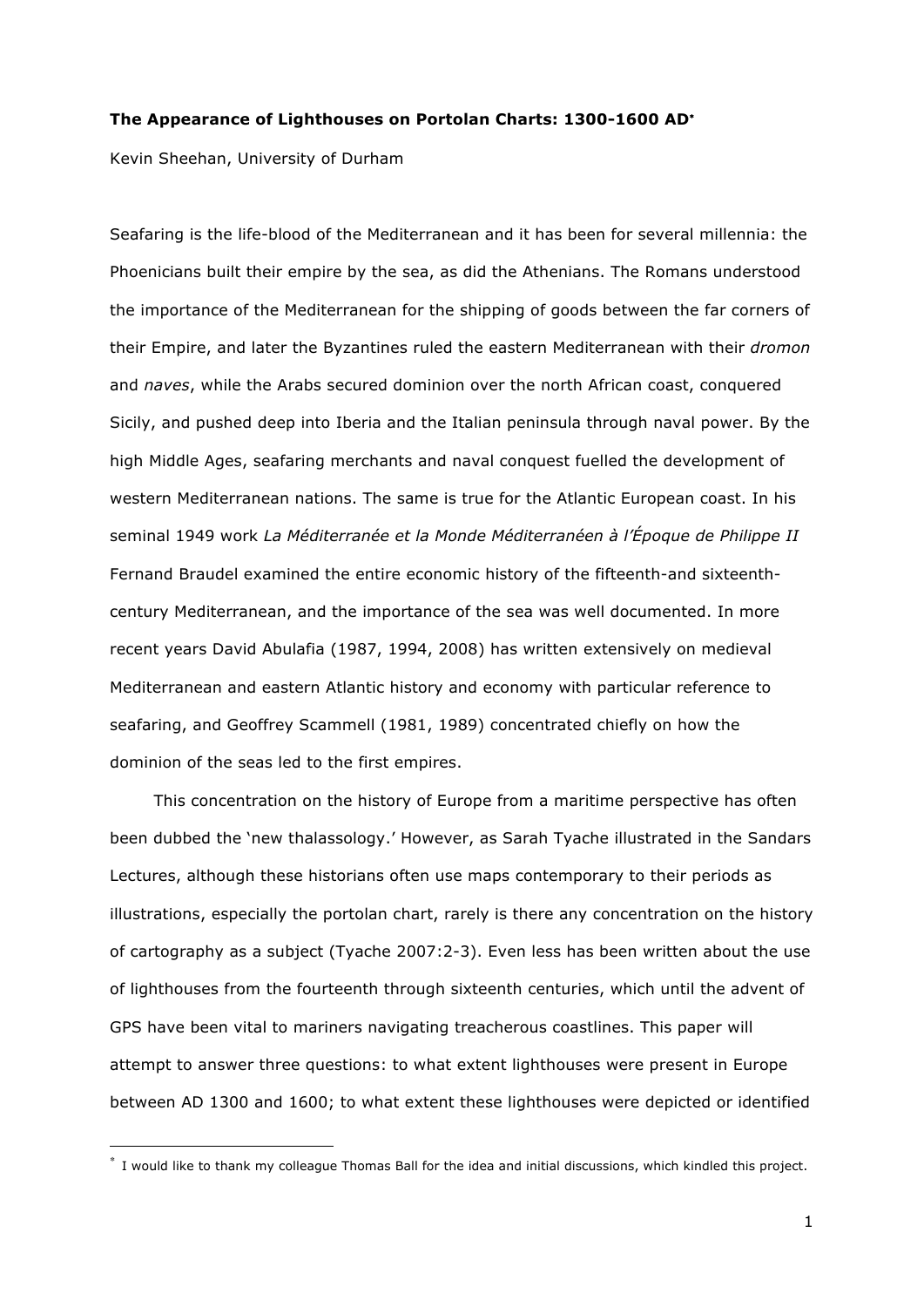on portolan charts; and finally, what can this relationship reveal about seafaring in the Mediterranean and western European coast between the fourteenth and sixteenth centuries?

## **Portolan Charts**

1

In the first broad survey of portolans published in English since 1897, Tony Campbell (1987) concluded that these charts and atlases, having been drafted by experts in seafaring, were the most geographically realistic among cartographic traditions and designed accurately to aid in navigation. Although their origin is debatable, most surviving portolans are from Italian, Catalan, or Majorcan chartmakers. Some scholars including archaeologist Arlington Mallery (Lear 1958:22) and historian Charles Hapgood (1979) have argued for an ancient origin, but more likely is a medieval one - to accompany *periploi* or *pilot books* (written sailing directions) such as *Lo compasso da navigare* (Freiesleben 1983:125), or drawn from the data contained within these pilot books (Lanman 1987), or as compilations of 'skipper-charts' (Nordenskiöld 1897). Although navigational charts are mentioned in earlier medieval documents, the earliest survivour, the *Carte Pisane*, dates to the end of the thirteenth century.

Portolans are large parchments or bound atlases comprising the coastal outlines of the Mediterranean, Black Sea and the eastern Atlantic coast. Islands, shoals, bays, headlands, and estuaries conformed to certain conventions. $<sup>1</sup>$  More importantly, portolans</sup> included sixteen or, from the mid-fourteenth century onwards, usually thirty-two compass points perfectly formed in a large circle with straight lines running between each point and beyond to the edge of the parchment, known as *rhumb* lines or *loxodromes*. In combination with a compass, these lines allowed navigators to follow a particular trajectory by keeping a constant bearing parallel to one of the *rhumbs*. Francesco da Barberino in the early fourteenth century referred to only a chart, lodestone (compass) and sandglass as necessary for navigation in his *Documenti d'amore* (Campbell

 $1$  Small islands are generally depicted as blocks of colour to be easily recognised, rocky shoals were drawn as black dots, sandy shoals as red dots, and bays, headlands and estuaries were simplified and enlarged.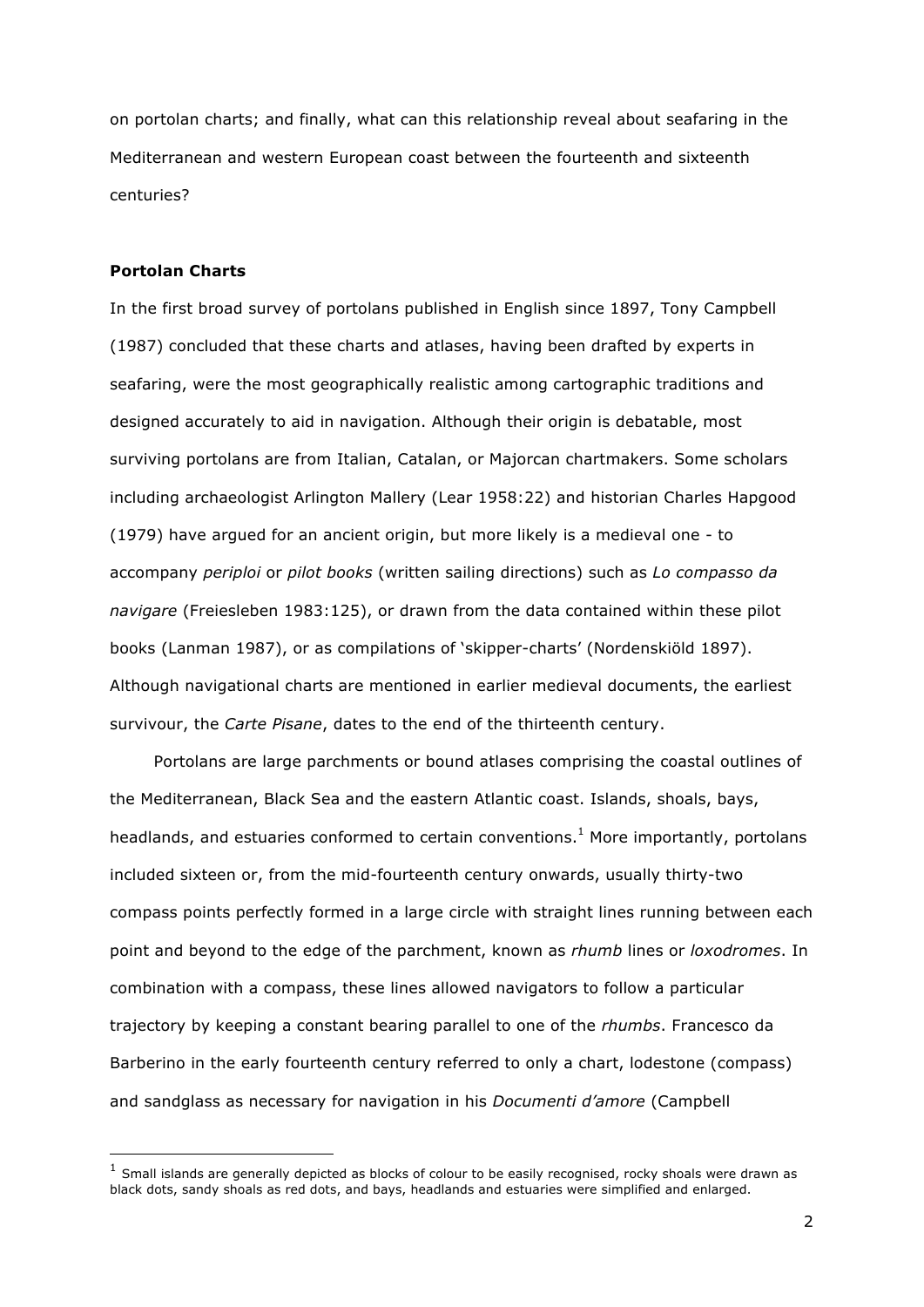1987:441). Of course, according to Campbell, the true 'lifeblood' of the portolans are the hundreds or sometimes thousands of toponyms (place-names), which run perpendicular to the coastline around the entire map (1987:415). These ports were placed with accuracy and forethought, and it is from these that the term 'portolan' is derived.

According to Campbell's census (1986), there is one late-thirteenth-century portolan chart (the *Carte Pisane*), thirty-three charts/atlases that can be attributed to the fourteenth century, and a few less than 150 that can be attributed to the fifteenth century. Many portolans are undated and their assumed date is debatable. There are probably 400-600 charts and atlases dating to the sixteenth century, and even more from the seventeenth, though their form changes considerably and it is questionable if the term 'portolan' can continue to be used for these later documents. The most recent census of portolan charts comprises 1842 charts and atlases (Pflederer 2009).

Portolans have been studied since the late nineteenth century: Nordenskiöld's *Periplus* (1897) is the first major study of portolan charts and many of his theories and categorisations still form the groundwork for research. Campbell (1987) noted that Catalan and Portuguese charts were poorly understood until Pastor and Camarrero's *La Cartografia Malorquina* (1960) and *History of Portuguese Cartography* (1969-71) by Armando Cortesão, although there is still very little primary evidence for Portuguese cartographic traditions before the seventeenth century. Unfortunately, although mentioned in medieval documents centuries earlier, no Portuguese portolan survives before the end of the fifteenth century. Campbell (1987) has discussed the origins, the methods of compilation and drafting, stylistic elements, hydrography, the chartmakers and finally the overall function of the charts. He also identified numerous possibilities for future study. More recent research completed by Ramon Pujades i Bataller (2007) discusses the economic and cultural history of the charts in great detail, as well as inquiring further into the production process, the chartmakers and their clients. He also provides an in-depth inquiry into the relationship between the charts and the history of cartography within the different areas of the Mediterranean.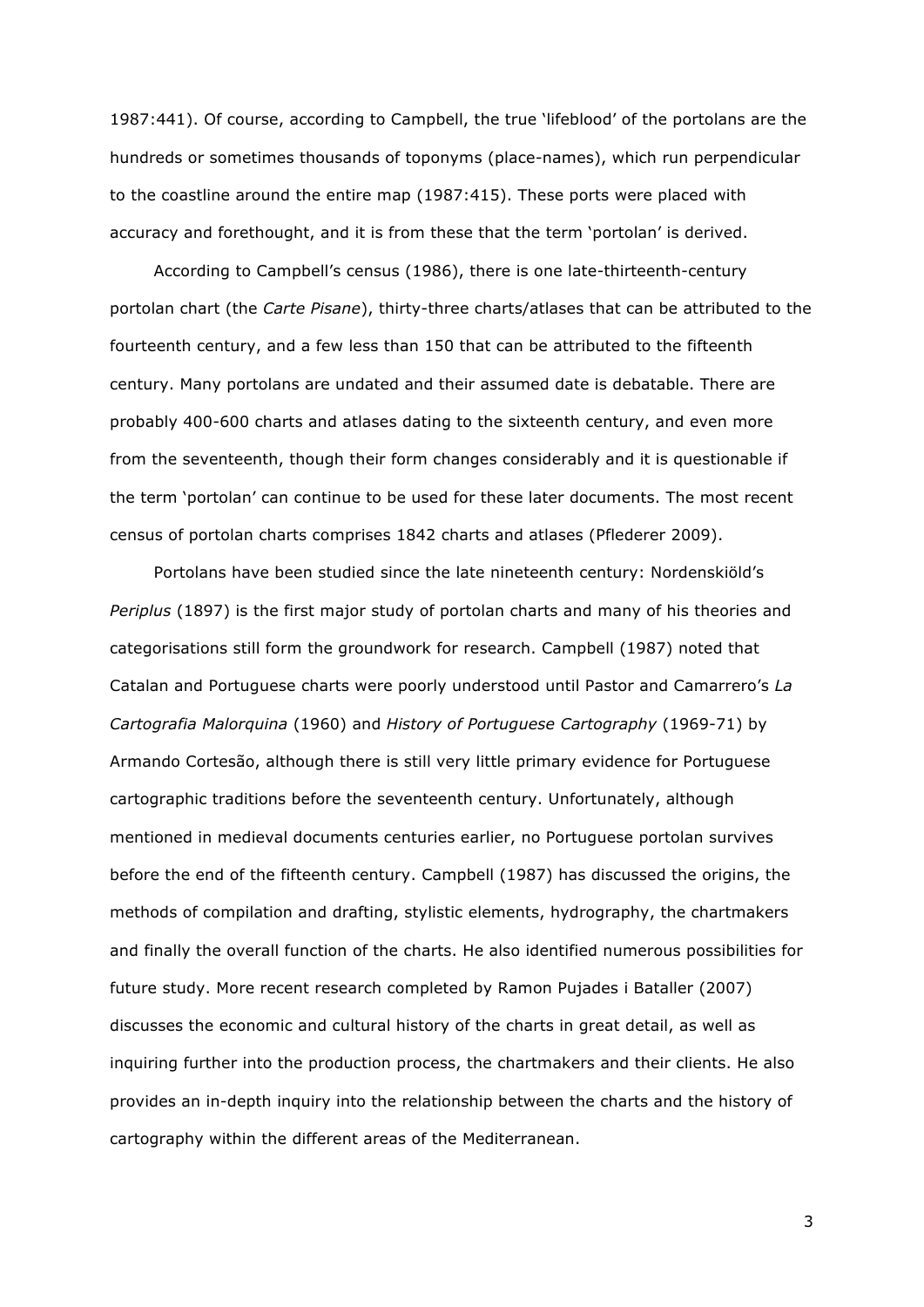### **The Medieval Pharos**

Lighthouses have been a feature of the Mediterranean coastline for over two millennia and several have been recorded in Classical antiquity. The third-century-BC *Pharos* of Alexandria was the first recorded lighthouse, but as Hague and Christie (1975:3) indicated, lighthouses of some form or another must have existed long before as no prototype could have been so grand. After the fall of the Roman Empire the building of new lighthouses generally ceased and extant ones fell into decline and disuse. New lighthouses begin to appear in the historical and archaeological record from the thirteenth and fourteenth centuries, and doubtless many smaller lighthouses and signal fires were used that are not noted in surviving records.

There has been little academic inquiry into the presence of lighthouses in the medieval period. First, historical records concerning the use and maintenance of lighthouses are scarce until the seventeenth century. Often, where there is a short statement or inference to a lighthouse, the document is concerned with another subject, and the lighthouse is likely to go unheeded by the historian/diplomatist. Second, although today lighthouses are thought of as purpose-built towers, in the medieval period most lighthouses would simply have been a signal fire burning at the top of whatever was available - a castle, a city wall tower, or a church. Thus they would not necessarily be recorded in historical records as a lighthouse, nor would they be noted as a lighthouse in the archaeological record.

This is not to say there is no evidence; Hague and Christie (1975) gave several examples of documented lighthouses and discussed their presence, construction and use from the classical through the modern era. This work is concerned mostly with later lighthouses for which there is more evidence. As a result, their medieval section is sometimes weak, and a number of their claims for the location of a medieval lighthouse are not properly referenced to any particular evidence. In addition, although providing a map of the locations of sixty-six medieval lighthouses in the Mediterranean and European coastline (Hague and Christie 1975:11), more than half are not discussed in the text. Certainly there exists ample room for further historic inquiry.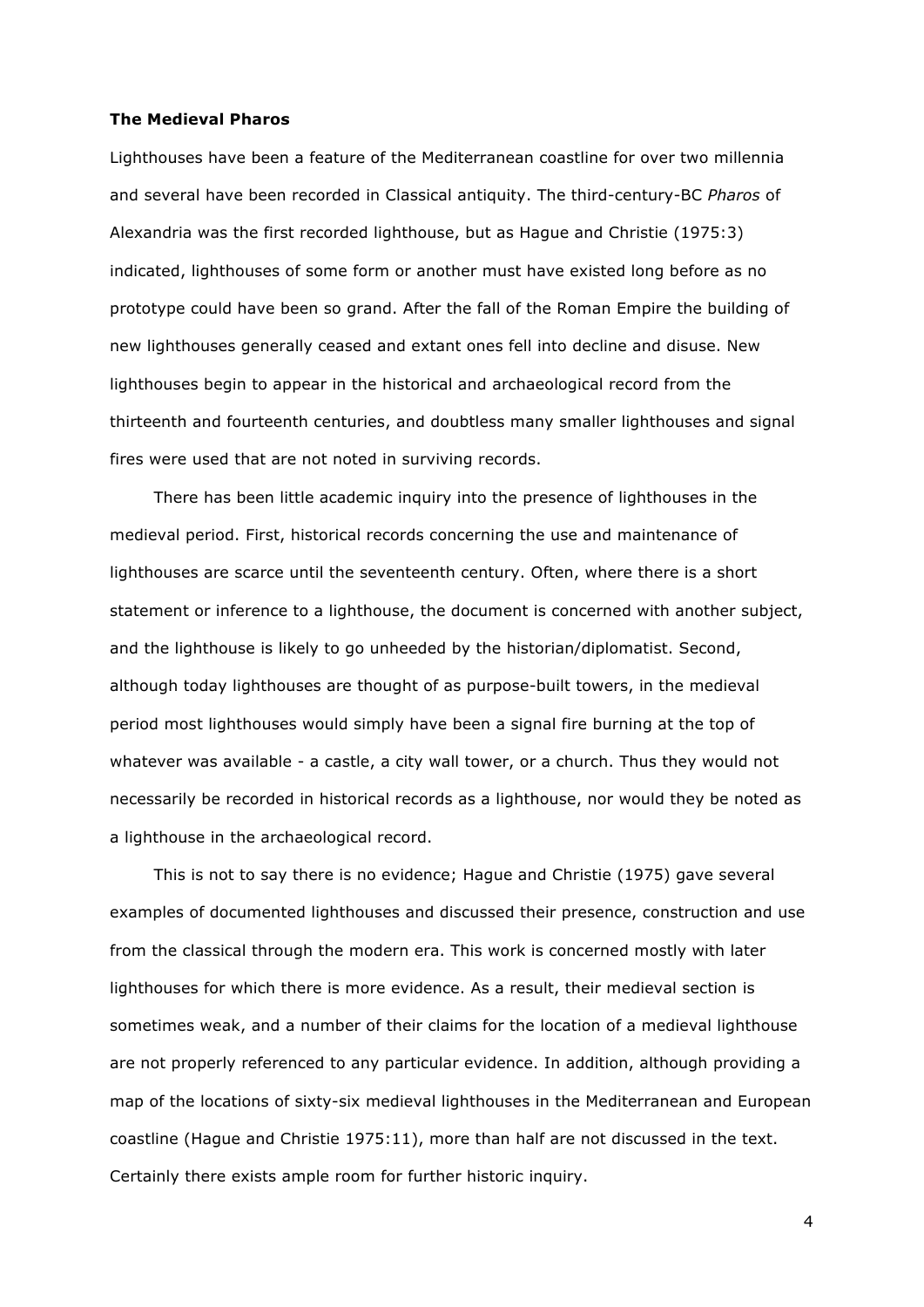It is difficult to determine to what extent lighthouses were needed in the medieval period to aid seafaring, but history has provided a few examples. In 1246, King Louis IX of France led a crusade and set sail from Aigues Mortes in southern France, where he built the *Tour de Constance* and placed a light on the tower to protect the fleet (Hague 1975:13 n20). However, this light may have been more of a symbol for his fleet to sail in good wind and triumph in battle than a functional lighthouse to guide ships around a dangerous cape or rocky shoals. By the fourteenth century, Venice had become a bustling commercial port and in 1312 there was call to erect a *phano magnum et pulcherrimum* (a great and illustrious light) at the church of San Niccolo di Lido. The previously mentioned pilot book *Lo compasso da navigare*, written in the middle of the thirteenth century mentions that Genoa 'has a cape to the west called Cape Faro on which is a high white tower on which they put a great light at night' (Taylor 1956:107).

Hydrographically, it is likely that several documented lighthouses were functional: the usefulness of the twelfth-century lighthouse at Cape Pelorus is mentioned several times in the itinerary of King Richard I for guiding his ships through the Straits of Messina (Hague 1975:13). The shoals of Meloria just south of Porto Pisano were a great hazard, and a lighthouse was erected there in 1157 (though it was destroyed by Charles of Anjou in 1267, rebuilt, and again destroyed by the Genoans and Florentines in 1290) (Hague 1975:12). In 1314, Walter de Godeton was ordered by the courts to build the lighthouse of *St. Catharine's* on the Isle of Wight after he had lost his ship in the treacherous waters. He sold the salvaged cargo to the islanders hoping to convince the owners (the church) it was a complete loss. The lighthouse was maintained for a time, at least until 1328, and housed a priest to attend to the light (Hague 1975:17). Charters of 1277 of the Cinque Ports refer to the collection of 'fire-pence' (tolls) to maintain the lighthouses at the ports of Yarmouth and Rye (Hague 1975:21). A grant of 1261 gave the Barons of the Cinque Ports the right to collect 2d from every laden vessel calling at Winchelsea for the maintenance of the light 'for the safety of sailors putting in there by night' (Hague 1975:24). Around 1360, Edward the Black Prince built a lighthouse on the island of Cordouan in the mouth of the Gironde, and a 1409 document confirmed its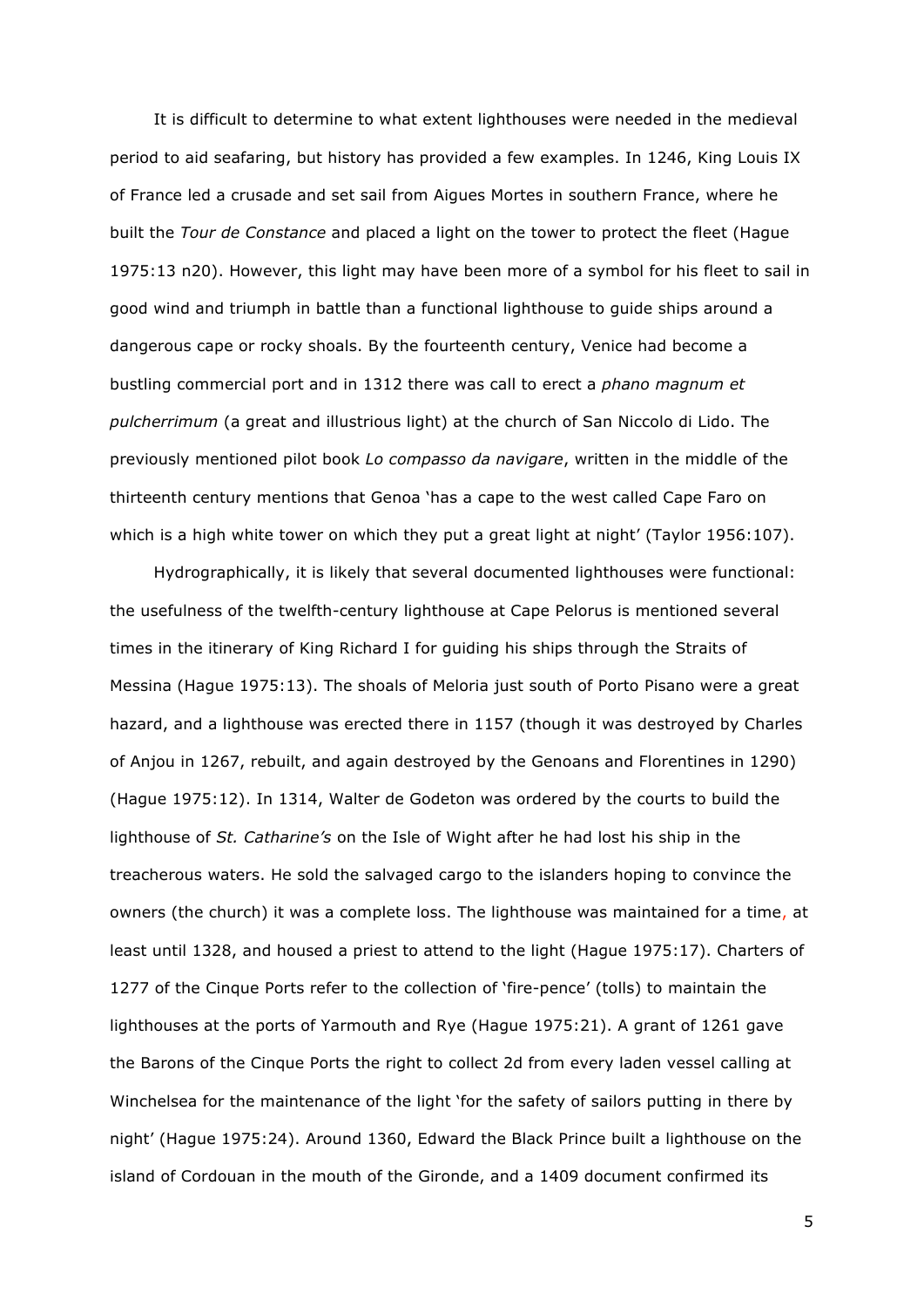construction was to ensure the safety of Edward's ships during the English occupation (Hague 1975:19-20).

#### **The Lighthouse Depicted on Portolan Charts**

Although more study is required to fully understand the medieval lighthouse, it is safe to posit that some lighthouses were constructed to function as navigational beacons in the medieval period. Because portolan charts were used as an aid in navigation it is possible to speculate that they would include lighthouses. There are several possibilities for how this might have been accomplished: first, because rocky and sandy shoals were consistently depicted with red or black dots or crosses, perhaps a tiny pictorial symbol might have been used. Second, as images or vignettes were often placed on the portolans for the grandest ports, these may depict the actual tower from which a light was kept.

A third possibility is that lighthouses may have been included as toponyms. The potential for their appearance is shown in Table 1 in four languages for three words, though alternate spellings are entirely likely. However, caution must be used in connecting the presence of these words to specifically denoting a lighthouse: *Faro* is a district and city in Southern Portugal, and the name evolved from the Muslim chieftain Al-Harun who founded the city (Blot 2004:198-199), not from the presence of a lighthouse. The same applies to *Ferol*, appearing in a 1593 chart by Voltius, which is the next toponym east of La Coruña in Galicia. On a promontory east of La Coruña there is a grand lighthouse, known as the Tower of Hercules, dating to the second century AD, but the toponym *ferol* is more likely referring to the nearby town, known today as El Ferrol, though possibly thus named after the Tower of Hercules itself.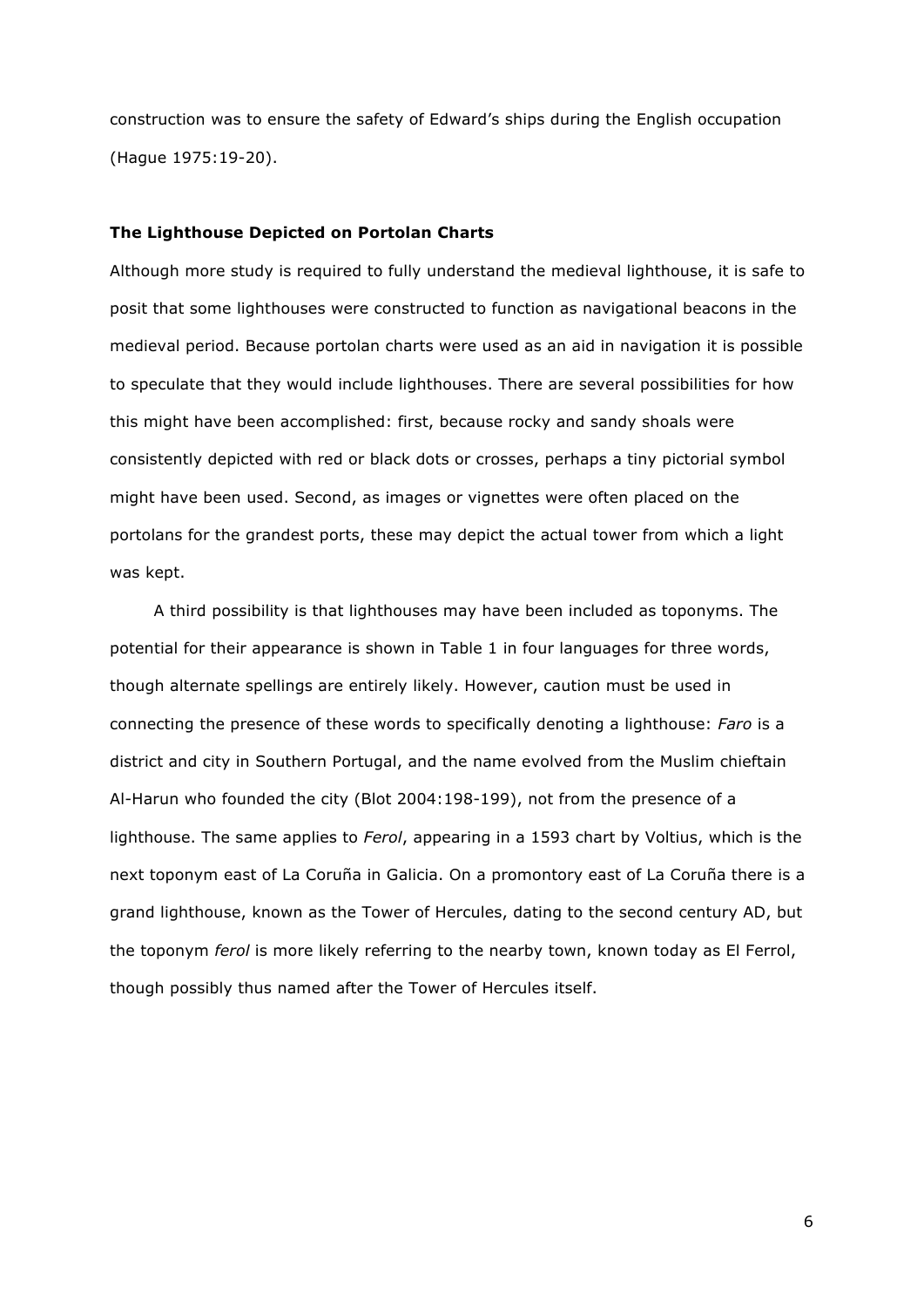| Lighthouse | Liaht    | Lamp    |
|------------|----------|---------|
|            |          |         |
| Pharo      | Lux/Luxe | Lumen   |
| Faro       | Luce     | Lampada |
| Far        | Llum     | Llum    |
| Farol      | Luz      | Lâmpada |
|            |          |         |

Table 1: Toponymic possibilities for 'lighthouse' that may appear on a portolan.

As a final possibility, many of the ports are marked in red ink instead of the usual black. Nordenskiöld maintained that the red-inked ports are, with few exceptions, the same between all the charts of the same time period, and denote not necessarily the size of the port, but its suitability as a port of call to take on provisions (1897:18). Campbell (1987) was cautious of this hypothesis, and new research on which this paper is based shows that there is considerably more variability in the red-inked toponyms than Nordenskiöld argued. The purpose of the red emphasis is simply not yet understood, and though it plausibly could denote the presence of a lighthouse, it is unlikely to be red for only that reason.

The surviving portolan charts are spread around the libraries, archives and private collections in Europe and the United States, and facsimiles are difficult to come by. Those that are available are, with a few exceptions, poor monochromatic, hand-drawn copies or, if digital, of insufficient resolution. Nordenskiöld (1897) provided hand-drawn facsimiles of twenty-four portolan charts from the fourteenth to the sixteenth centuries, but it is only possible to read the toponyms on fifteen of these monochrome facsimiles, and the red-inked toponyms are impossible to identify. He did, however, provide a table of all the toponyms of four of the aforementioned legible fifteen portolans and identified when the port was in red ink; these are the anonymous fourteenth-century Luxoro Atlas, the anonymous 1375 Catalan Atlas, the 1426 chart by Giroldis, and the 1593 chart by Voltius. To these four, doctoral research on which this paper is based, has added toponyms in Italy (from Durrës in Albania westwards along the coastline to Avignon), Sicily, Corsica, Sardinia, Crete and Cyprus of three charts and one atlas: a 1470 chart by Gratiosus Benincasa (London, British Library, Add. MS. 31318A), a 1467 atlas by the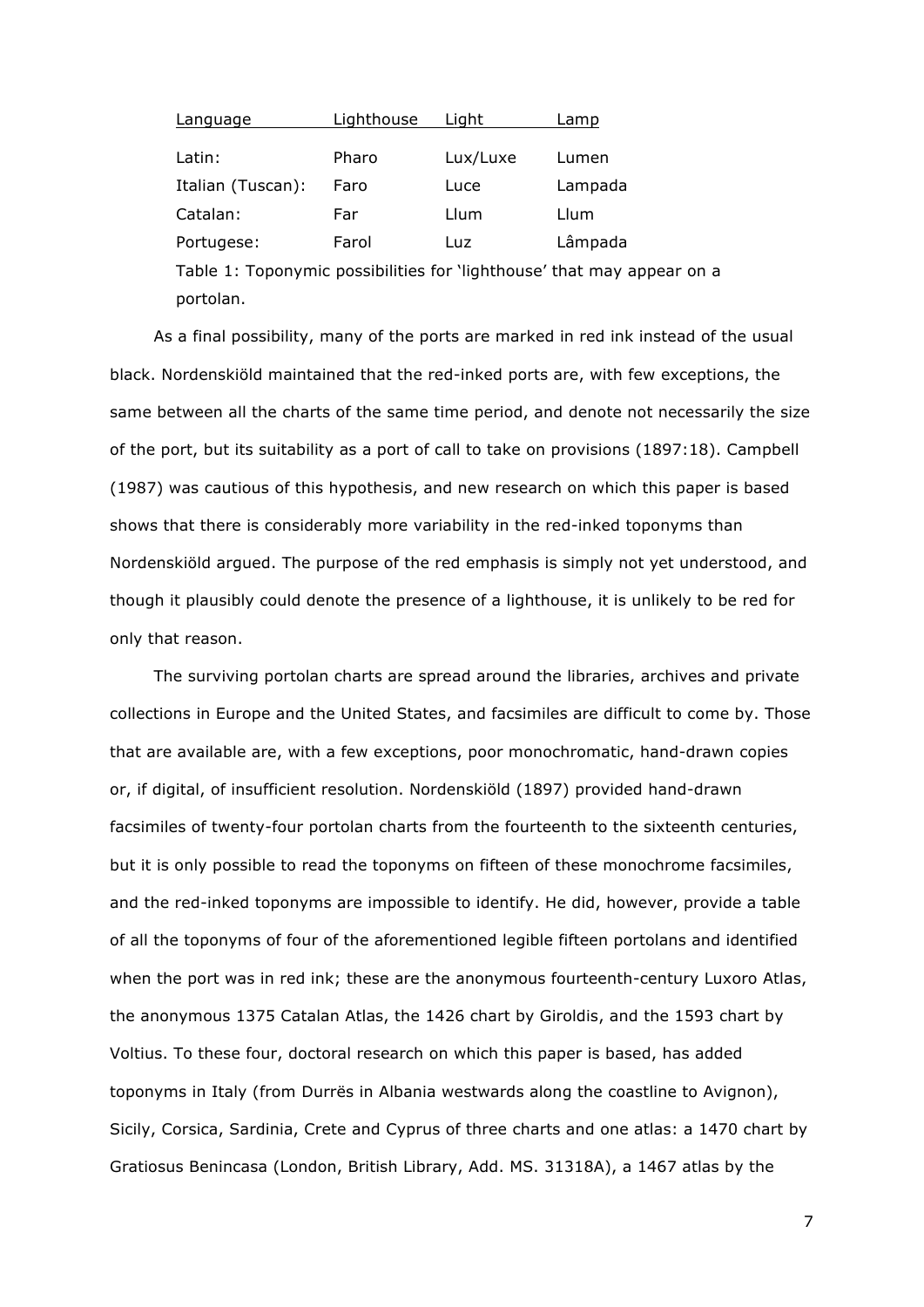same (London, British Library, Add. MS. 11547), an undated chart attributed to Gratiosus Benincasa<sup>2</sup> (London, British Library Add. MS. 31318B), and an anonymous, undated atlas (London, British Library, Add. MS. 31316).

These toponyms were compared to a list of fifty-six lighthouses that probably existed during the thirteenth to the sixteenth centuries derived from the work of Hague and Christie (1975), and an online database of lighthouses compiled by Dr. Russ Rowlett of the University of North Carolina (2008). These fifty-six appear in unhighlighted rows in the Appendix. From these sources it has been possible to carry out a limited analysis and make observations, however, a more detailed study is needed before any concrete conclusions can be drawn.

## **Results**

1

Careful examination of portolan charts has revealed that there is no small symbol used to identify a lighthouse. This is perplexing, considering that because special care was taken to identify the hazards near the coast, a symbol for a lighthouse could have easily been added. However, vignettes of the major ports do occasionally show a lighthouse: the 1373 Pizigano Atlas shows a vignette of Venice with its campanile/lighthouse and a vignette of Genoa including a lighthouse, and the 1403 Beccari chart does the same for Genoa (Campbell 1987:397-398, fig. 19.8). A similar vignette for Genoa appears in the aforementioned anonymous chart presumed to be by Benincasa (MS BL Add. MS. 31318A). The 1497 Jehuda Ben Zara chart also shows a vignette for Genoa, clearly depicting the lighthouse (Figure 1). The same is true for the Jacopo Maggiolo Chart dating to the second half of the sixteenth century (Biadene 1990:80) and the Matteo Prunes chart of 1560 (Biadene 1990:88). Mateo Prunes again shows the same vignette in his 1563 chart (Figure 2).

 $2$  The British Library incorrectly attributed this chart to Gratiosus Benincasa by cataloguing and storing it with another signed and dated chart, but the style and palaeography indicate different authorship. More work is forthcoming.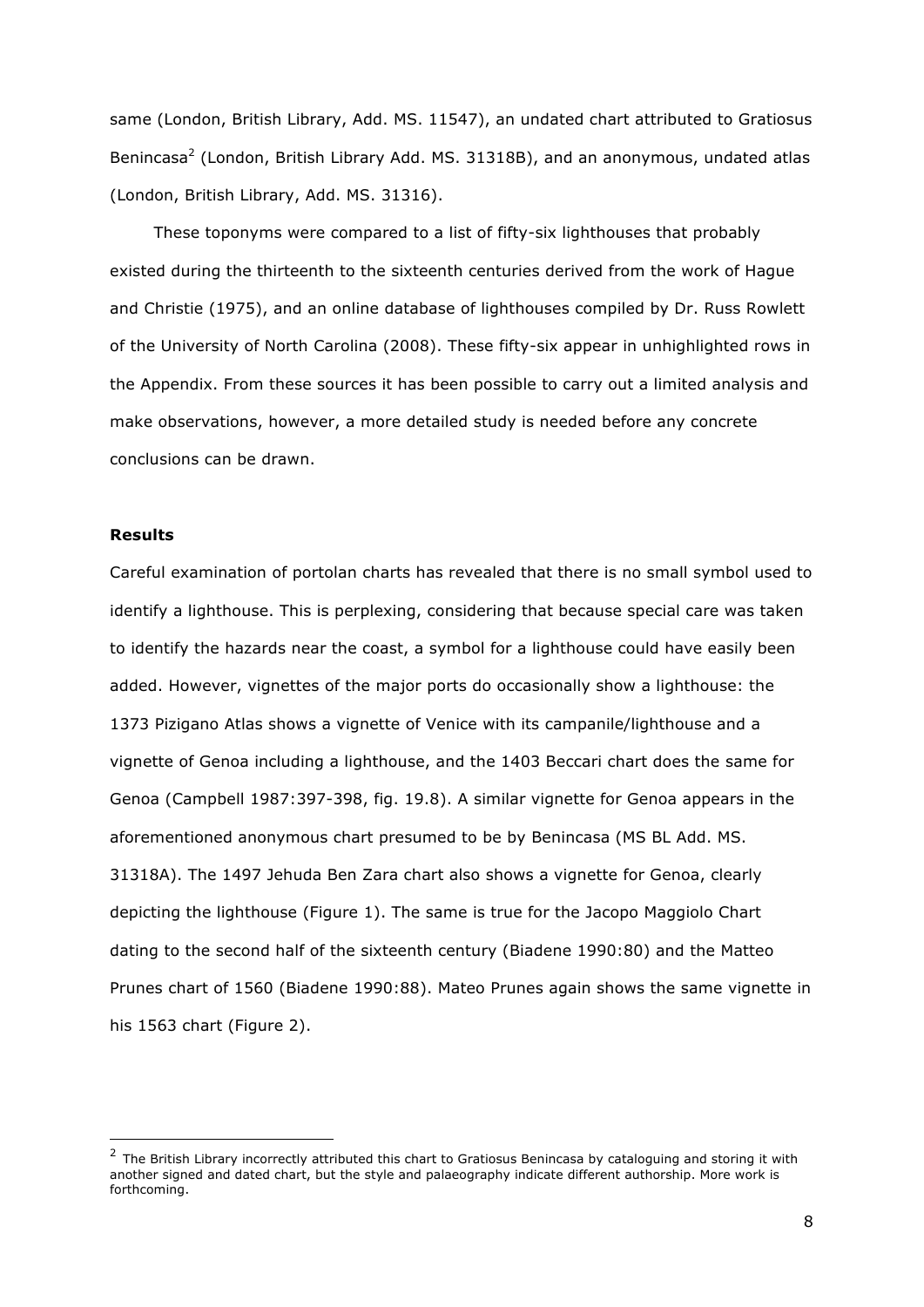

Figure 1: Vignette of Genoa from the Jehuda Ben Zara chart of 1497. Note the four-tiered lighthouse on the bottom left of the city on a promontory. Image digitally courtesy of the Lorente Giménez Foundation (http://fglorente.org/mapas.html).



Figure 2: Vignette of Genoa from the Mateo Prunes chart of 1563. Image courtesy of the Lorente Giménez Foundation (http://fglorente.org/mapas.html).

The Joan Martines atlas of 1570 shows the lighthouse of Barcelona atop the hill of Montjuïc (Figure 3) and the Jacobus Russus chart of 1563 does the same (Figure 4). Unfortunately on most portolans these vignettes are rare or non-existant, most are generalised, and not accurate depictions of the port itself.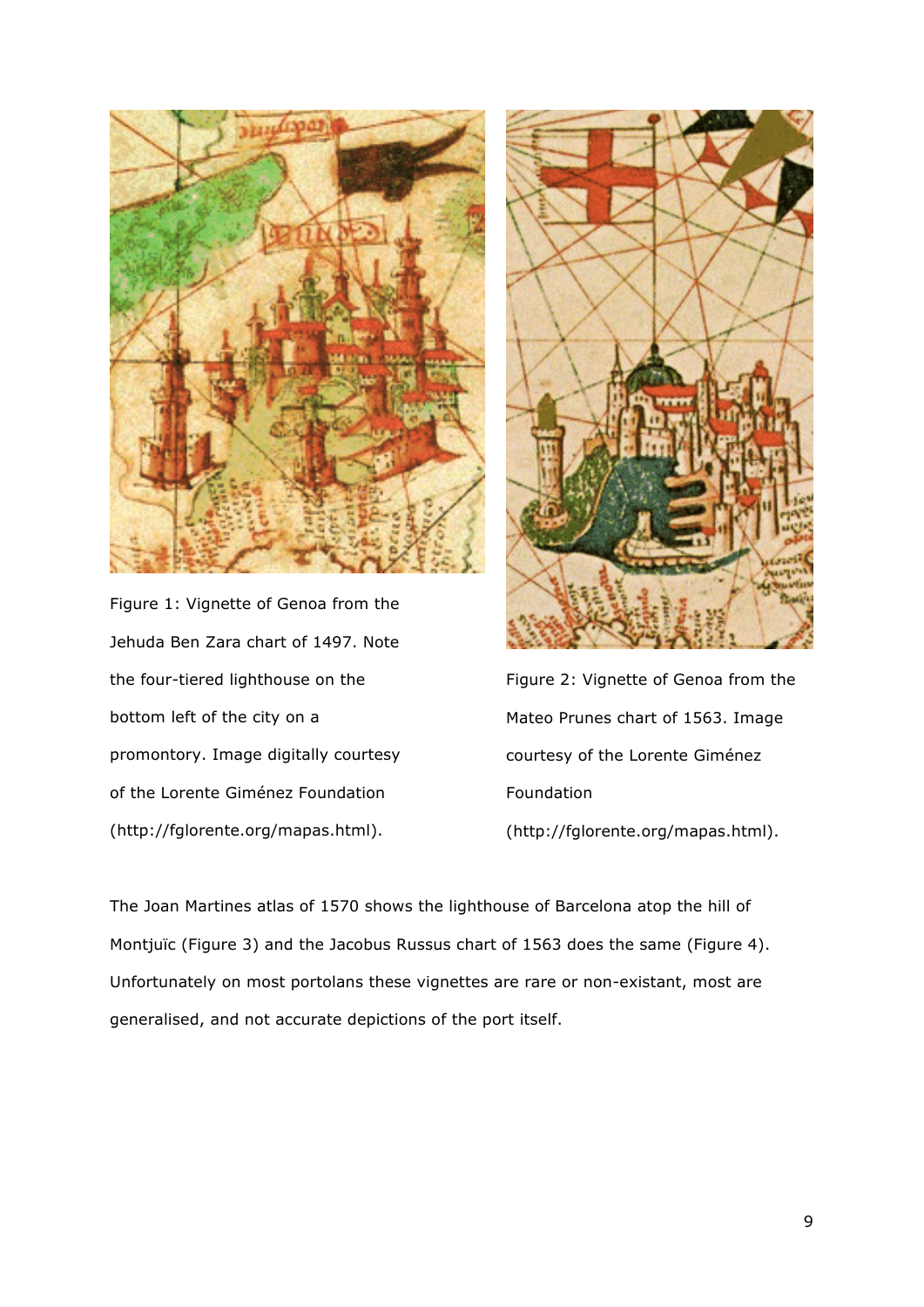

Figure 3: Vignette of Barcelona from the Joan Martines atlas of 1570. Note the tower atop the hill of Montjuïc in the bottom left, the red triangle and yellow dot may be indicative of fire, and the cranes to either side would have been for hoisting fuel. Image courtesy of the Lorente Giménez Foundation (http://fglorente.org/mapas.html).

Toponymic examination for lighthouses reveals that of the fifty-six discussed above, only two (*co de far* for Genoa and *faro* for Kassandra on the western-most Chalkidiki peninsula) are recorded toponymically, yet a further five are found that are not in the list, making a total of sixty-one, which are listed in the Appendix. The five new locations are noted in bold capitals and shaded. Concerning the two lighthouses identified both historically and toponymically on the charts to the west of Genoa is a promontory, and on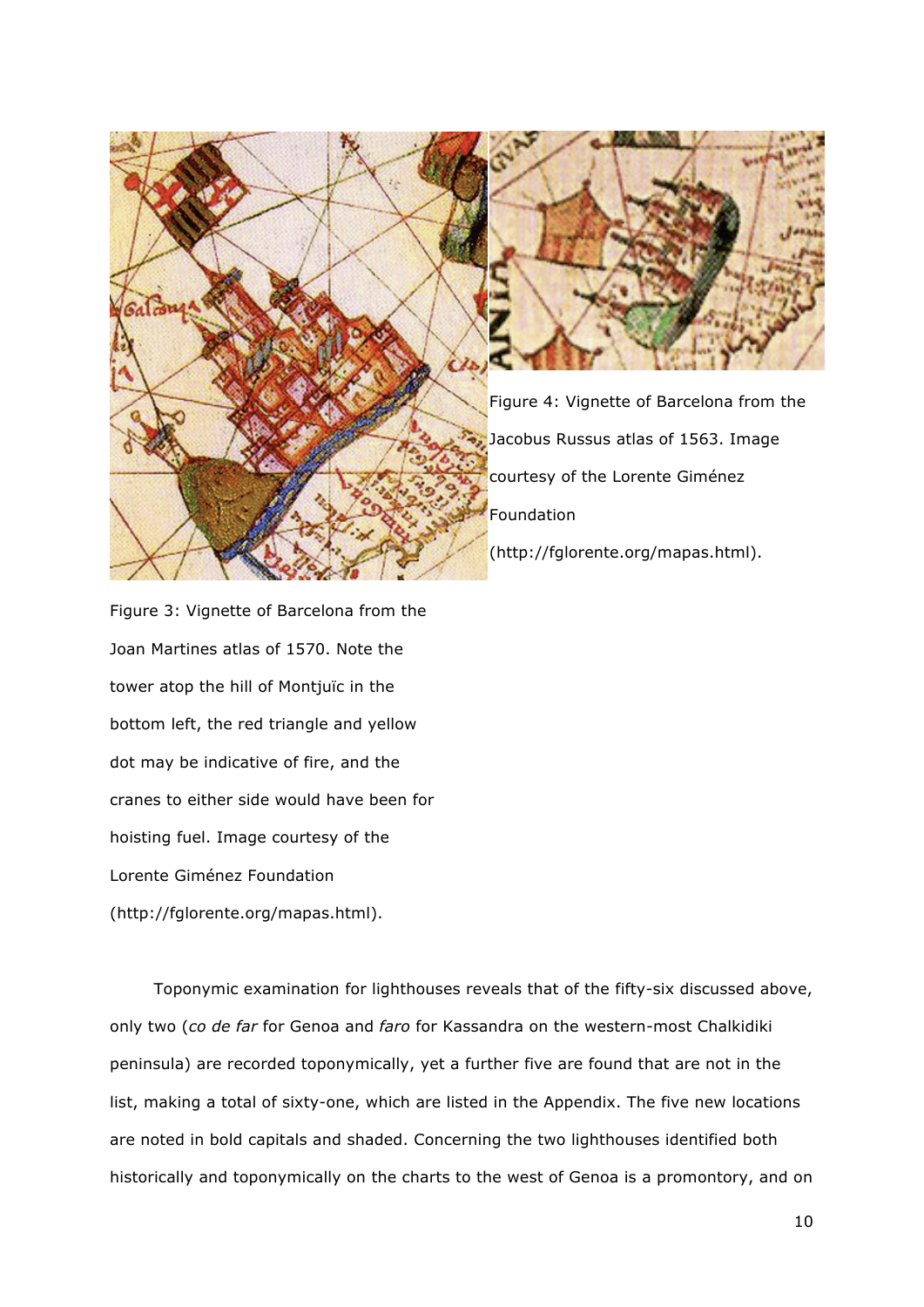many portolans a place-name appears there as some derivation of *co de far* (cape of the lighthouse). The lighthouse built there in 1130 was of great importance for navigation into the harbour (Hague 1975:12), and when it was rebuilt in 1543, *La Lanterna* as it was known, became the tallest lighthouse in the world, taller even than the Pharos of Alexandria, and still today the tallest masonry-built lighthouse (Hague 1975:21). Unfortunately no medieval documents have been found referring to the lighthouse at Kassandra, on the westernmost of the Chalkidiki peninsulas, but it did appear on Hague and Christie's map of medieval lighthouses. Only in one examined chart did the toponym *faro* appear on the Kassandra peninsula: the c.1350 Luxoro Atlas.

Of the other five 'lighthouse' toponyms, it is difficult to be certain whether these actually corresponded to a then extant lighthouse. The island named *La fara*, near Dalmatia, has been known as 'Pharos' since Roman times, but there is no evidence of a medieval lighthouse. *Faro* (in southern Crete near Ierapetra) appears in two of the examined charts but again, there is no evidence for a lighthouse. In fact just one, the toponym *Luxe*, appearing on several charts just north of Ravenna, has historical evidence supporting it; potentially referring to a campanile built by Guido of Ravenna in the eleventh century of the Benedictine abbey there (Kleinhenz 2004:924). According to Hague, it was also the location of Roman lighthouse (1975:5).

Clearly, there seems to be no correlation between a historically documented lighthouse and its appearance on a portolan toponymically, symbolically or pictorially. As previously mentioned, the nature of the red-inked toponyms is far from clear; Genoa is always depicted in red ink, but it was an important port, one of the centres of chart drafting and the toponym *co de far* does not appear in red. In fact none of the five 'lighthouse' toponyms are in red ink, and in places where there was a historically certain lighthouse, e.g. Cordouan, there is no notation of a lighthouse in any form.

#### **Conclusion**

It is unfortunate that on the examined portolans, there seems to be no intentional or consistent mention of lighthouses, yet great care was taken to chart the hazardous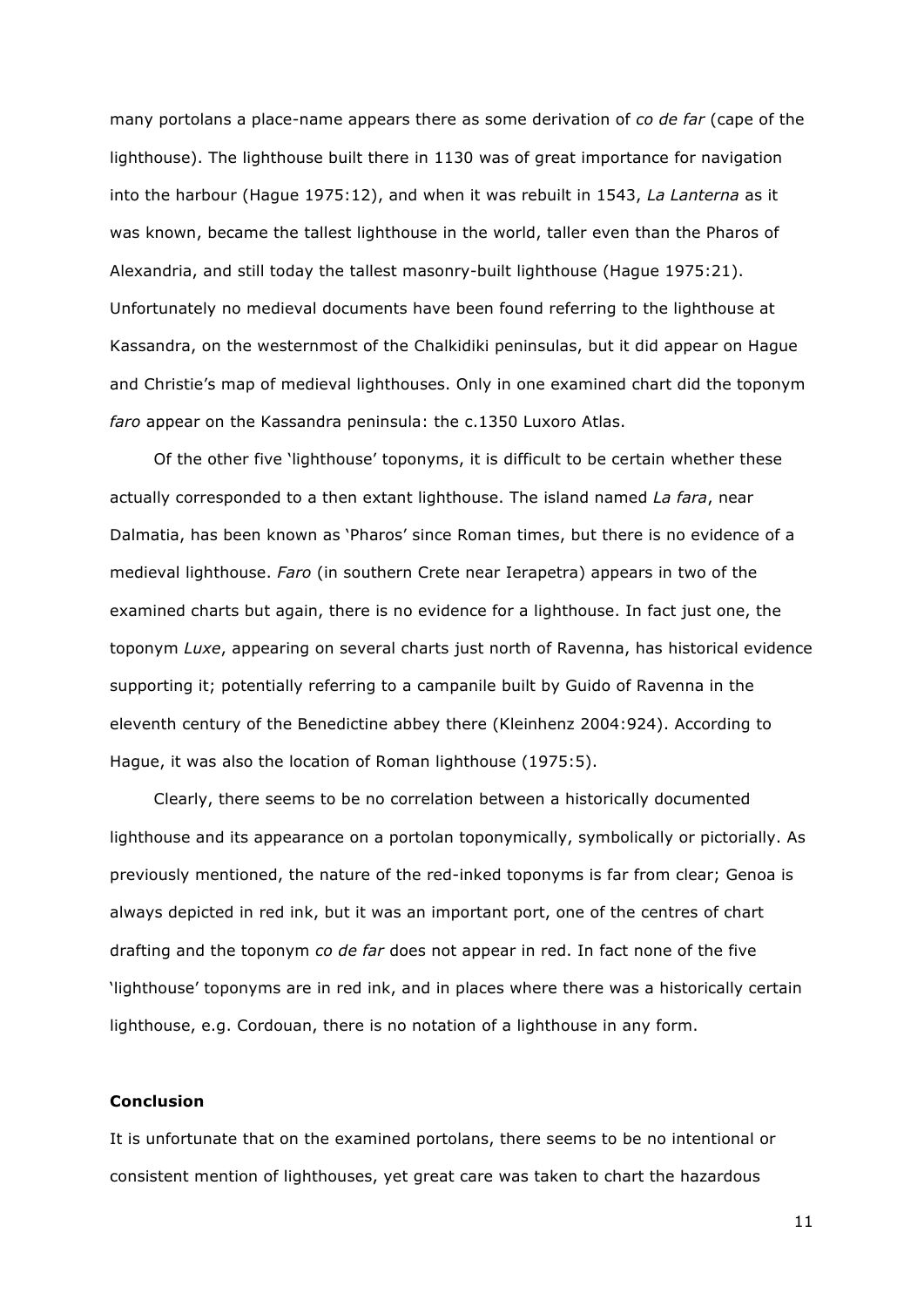shoals, rocks and promontories. There are a few possible reasons for this: first, perhaps lighthouses were not as necessary as they are today. According to Campbell, with a lodestone, sandglass and accurate chart, long voyages could be completed with accuracy, especially in the Mediterranean, and contrary to popular belief, ships did not hug the shore because they were safer travelling in the open sea on direct courses (1987:387).

Second, as the grant to the Barons of the Cinque Ports to collect light-tolls for Winchelsea, Yarmouth and Rye shows, the upkeep of lighthouses was expensive. As a result lighthouses such as the Tower of Hercules at La Coruña could fall into disuse. Highly important in Roman times, there is no evidence it was used as a lighthouse in the medieval period. It was not until 1682 that a refurbishment began at the request of the English, Dutch and Flemmish (Hague 1975:14). If navigators could not rely upon lighthouses, it would not be prudent to include them on a chart. This is especially true for the surviving portolans because all are archival exemplar; unfortunately none survive that were actually used at sea (Campbell 1987:440).

Finally and most certainly, there is simply a lack of understanding about portolan charts and medieval lighthouses. Happily, the study of portolan charts is progressing, and more will no doubt be published in the years to come. However, as this paper has demonstrated, serious academic inquiry into lighthouses, both historical and archaeological, is long overdue. A catalogue of all documented medieval lighthouses might number anywhere from just a few more than Hague and Christie found, to the hundreds or even thousands (which could have existed). Ironically these beacons of light seem to be quite elusive.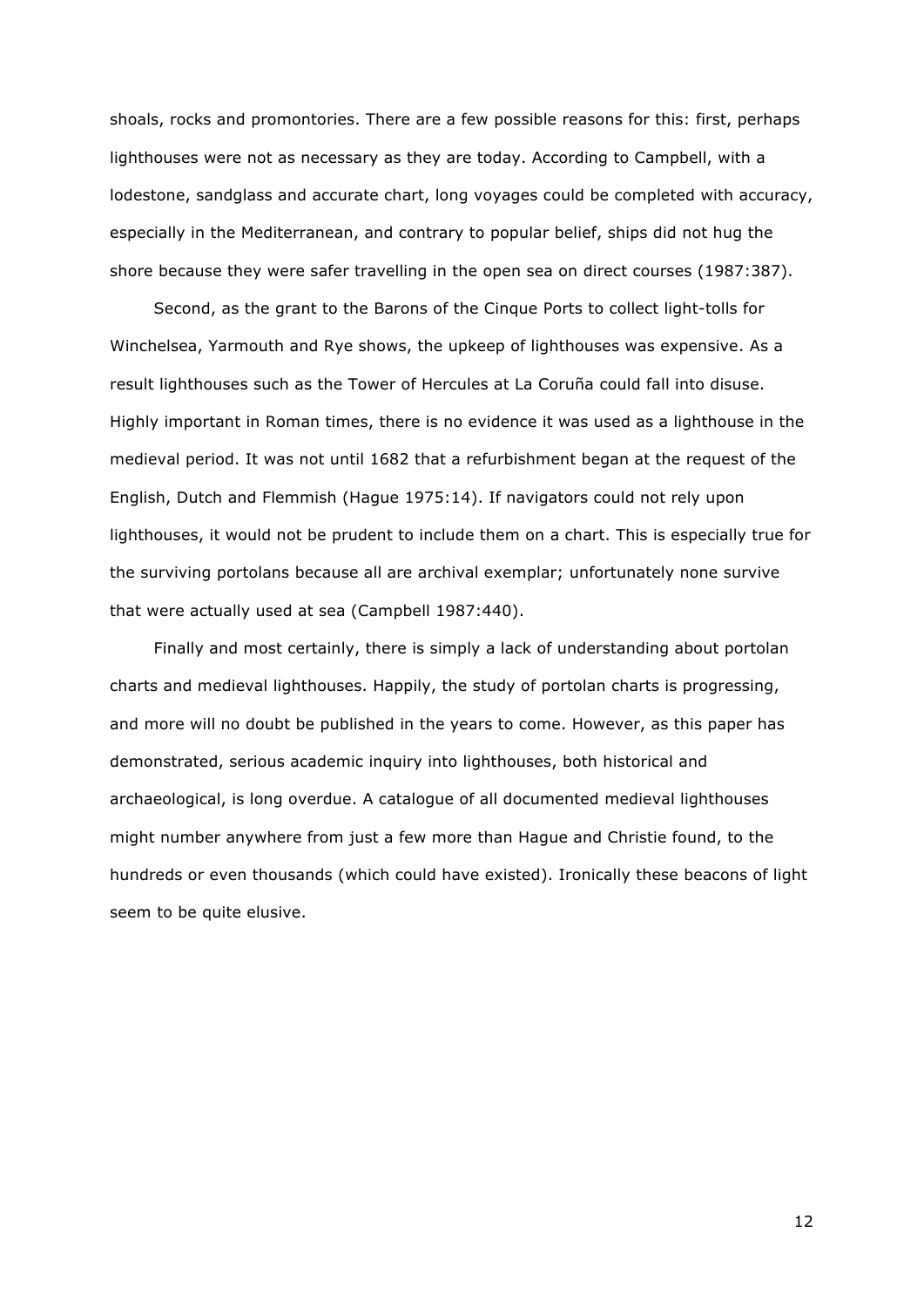

Figure 5: The Lighthouses of Medieval Europe. The outline of the Mediterranean with scale courtesy of Daniel Dalet and the Marseille historical geography unit (http://histgeo.ac-aix-marselle.fr).

# **Bibliography**

Abulafia, D., *Italy, Sicily and the Mediterranean, 1100-1400* (Aldershot, 1987)

Abulafia, D., *A Mediterranean Emporium: The Catalan Kingdom of Majorca* (Cambridge, 1994)

Abulafia, D., *The Discovery of Mankind: Atlantic Encounters in the Age of Columbus* (New Haven, 2008)

Biadene, S., *Carte de Navigar: portolani e carte nautiche del museo correr* 1318 - 1732 (Venizia, 1990)

Blot, M.L.P. and Alves, J.G., 'Représentations cartographiques et iconographiques des principaux ports de l'Algarve post-mediéval. Les Premières experiences archéologiques de sites portuaires dans la territoire portugais' in Lorenza De Maria and Rita Turchetti (eds.) *Rotte e porti del Mediterraneo dopo la caduta dell'Impero romano d'Occidente: continuità e innovazioni tecnologiche e funzionali: IV seminario: Genova, 18-19 giugno 2004* (Rubbettino, 2004), 189-216

Braudel, Fernand. *The Mediterranean and the Mediterranean World in the Age of Phillip II*, 2 vols. (1949), trans. Siân Reynolds (London, 1972-1973; repr. Berkeley, Los Angeles, London, 1995).